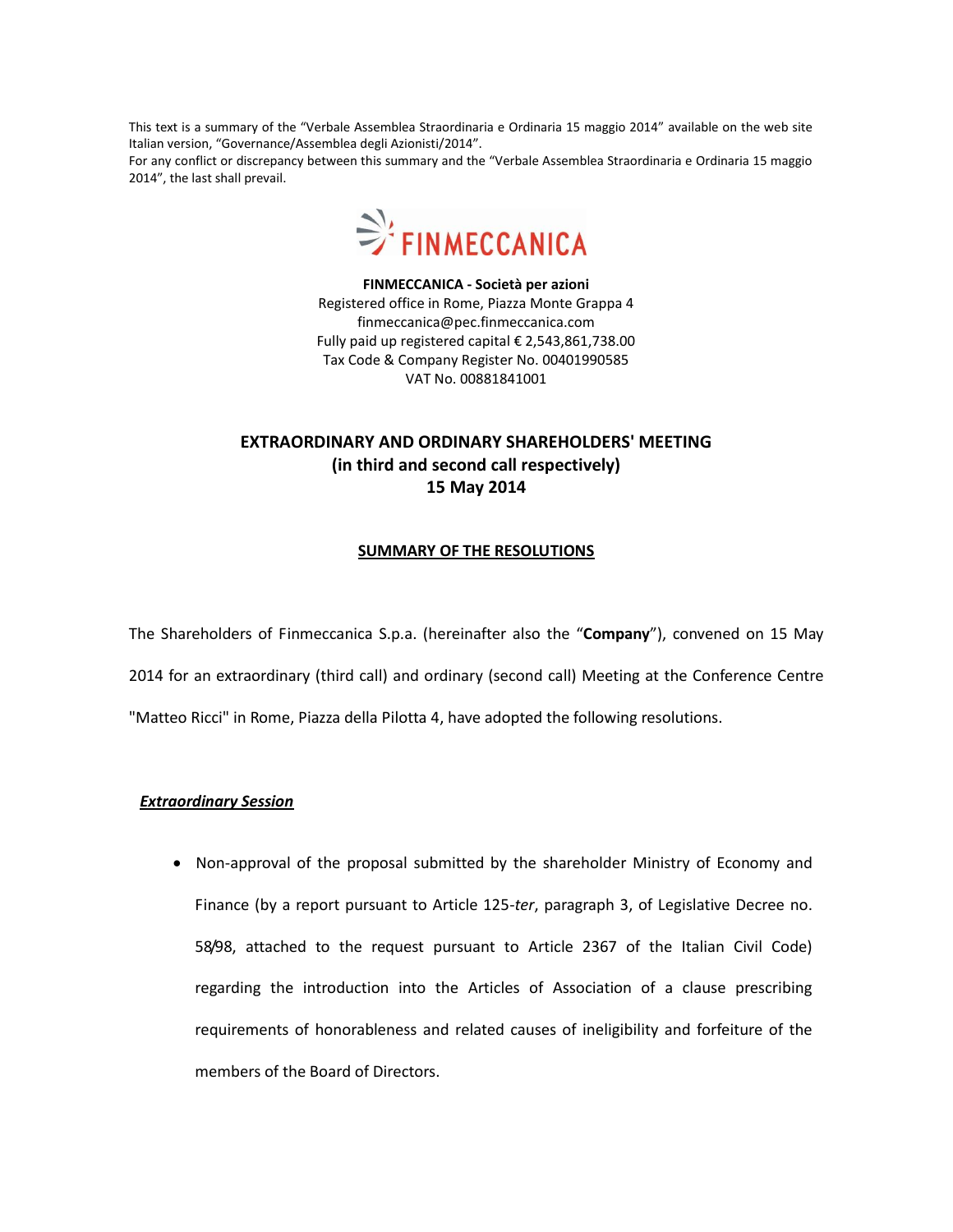

## *Ordinary Session*

- Approval of the Report of the Board of Directors and the Company Financial Statements at 31 December 2013. Approval of the Board of Directors' proposal for covering the 2013 loss of Euro 355,418,120.05 by using the entire merger surplus reserve for Euro 265,055,593.74 and the retained earnings reserve for Euro 90,362,526.31.
- Approval of the Shareholder Ministry of Economy and Finance's proposal for setting the number of the Directors at eleven.
- Approval of the Shareholder Ministry of Economy and Finance's proposal for setting the term of the office of the Directors to three financial years, this term expiring on the date of the Shareholders' Meeting convened to approve Company Financial Statements at 31 December 2016.
- Appointment of the members of the Board of Directors as follows:
	- Giovanni DE GENNARO<sup>1</sup>
	- Mauro MORETTI<sup>1</sup>
	- Piero Guido ALPA<sup>1</sup>

 $\overline{a}$ 

Marina Elvira CALDERONE $^1$ 

 $1$  Selected from List No. 2 submitted by the Ministry of Economy and Finance holding approximately 30.204% of the share capital of Finmeccanica S.p.a.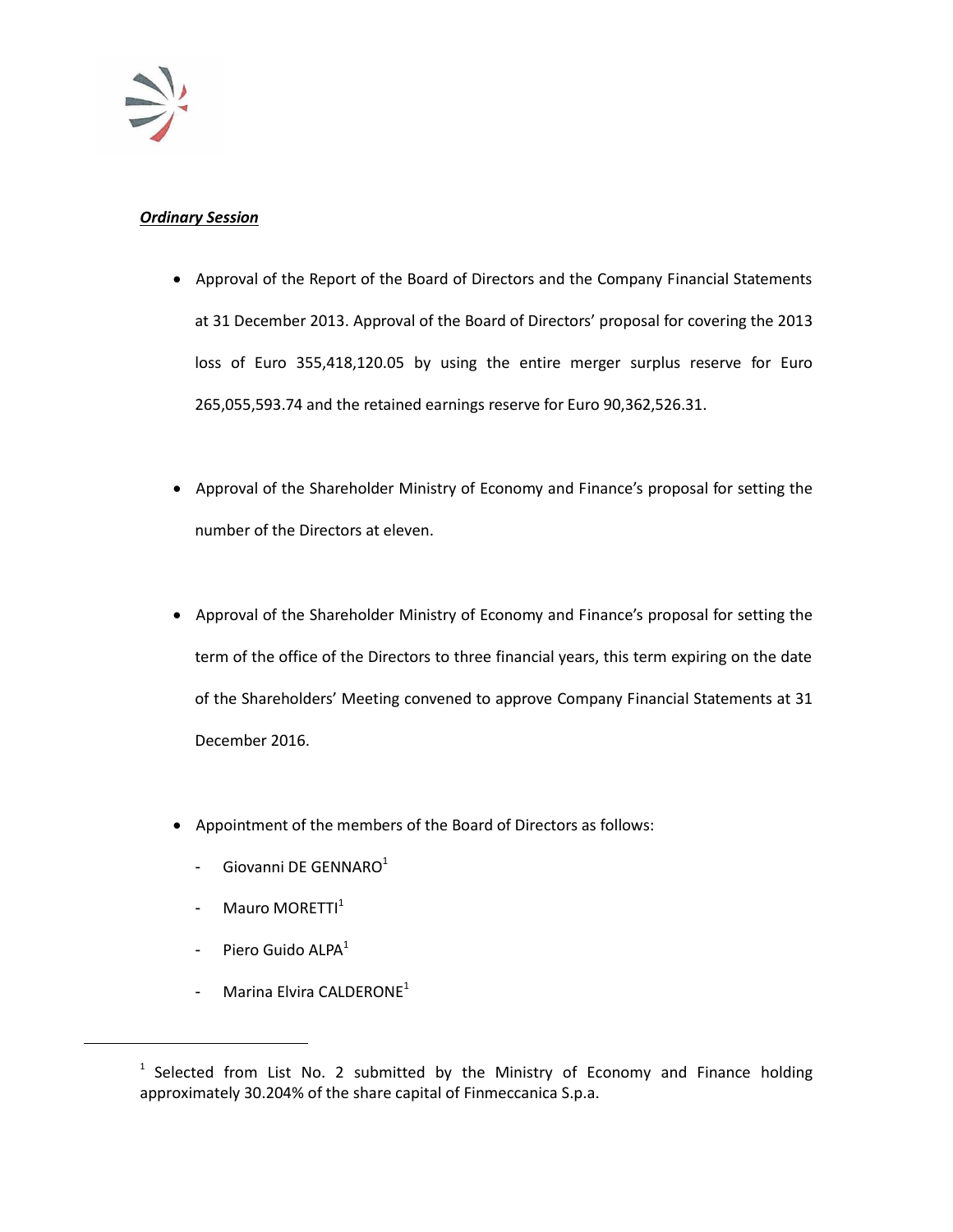

 $\overline{a}$ 

- Paolo CANTARELLA<sup>2</sup>
- Marta DASSU' $1$
- Alessandro Alfonso Angelo DE NICOLA $<sup>1</sup>$ </sup>
- Dario FRIGERIO<sup>2</sup>
- Fabrizio LANDI<sup>1</sup>
- Silvia MERLO $2$
- Marina RUBINI<sup>2</sup>
- Approval of the Shareholder Ministry of Economy and Finance's proposal for appointing Giovanni De Gennaro as Chairman of the Board of Directors.

 $2$  Selected from List No. 1 submitted by a group of Asset Management companies and Institutional Investors holding approximately 1.427% of the share capital of Finmeccanica S.p.a. (AcomeA SGR S.p.A. fund manager for: AcomeA Performance, AcomeA MFL Prud, AcomA MFL Agreess, AcomeA MFL Dinam, AcomeA Europa, AcomeA Globale, AcomeA Italia; Anima SGR S.p.A. fund manager for: Fondo Anima Geo Italia, Fondo Anima Star Italia Alto Potenziale, Fondo Anima Italia; APG Asset Management N.V. fund manager for: Stichting Depositary APG Developed Markets Equity Pool; Arca S.G.R. S.p.A. fund manager for: Arca BB, Arca Azioni Italia; Ersel Asset Management SGR S.p.A. fund manager for Fondersel P.M.I.; Eurizon Capital S.G.R. S.p.A. fund manager for: Eurizon Azioni Italia, Eurizon Azioni PMI Europa; Eurizon Capital S.A. fund manager for: Eurizon Easy Fund Equity Italy, Eurizon Investment SICAV - Europe Equities, Eurizon Easy Fund - Equity Small Cap Europe, Eurizon Easy Fund - Equity Industrial LTE, Eurizon Easy Fund - Equity Europe LTE, Eurizon Easy Fund - Equity Euro LTE, Eurizon Easy Fund - Equity Italy LTE; Fideuram Investimenti S.G.R. S.p.A. fund manager for: Fideuram Italia; Fideuram Asset Management (Ireland) Limited fund manager for: Fideuram Fund Equity Italy, Fonditalia Equity Italy; Interfund Sicav fund manager for: Interfund Equity Italy; Mediolanum Gestione Fondi SGR p.A. fund manager for: Mediolanum Sviluppo Italia, Mediolanum Flessibile Italia, Mediolanum Flessibile Globale; Mediolanum International Funds Limited fund manager for: Challenge Funds; Pioneer Asset Management S.A. fund manager for: Pioneer Funds - Italian Equity; Pioneer Investment Management SGRpA fund manager for: Pioneer Italia Azionario Crescita; Ubi Pramerica SGR fund manager for: Ubi Pramerica Azioni Italia).